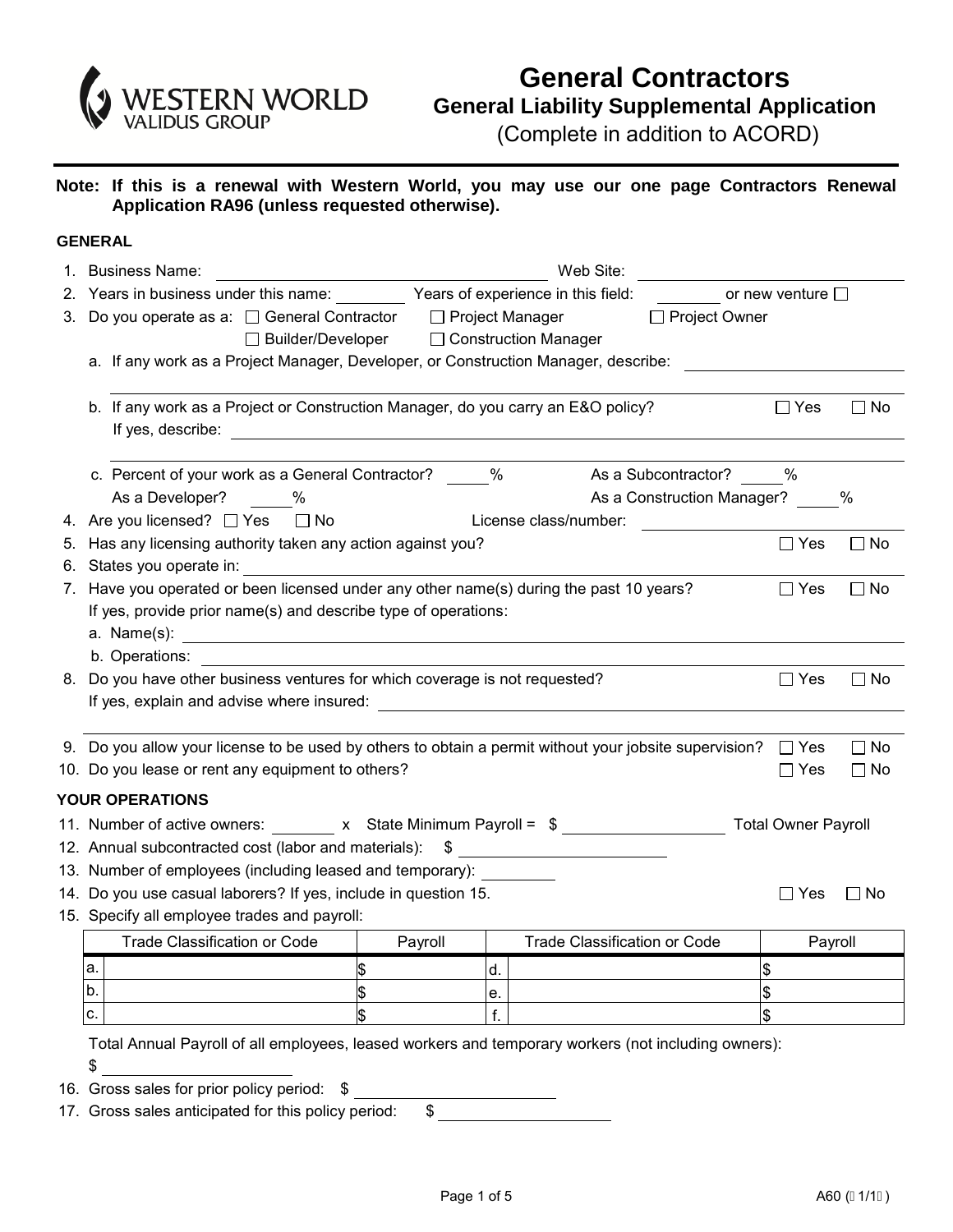|     | 18. Do you own any real estate development property?                                           | Yes                   | $\Box$ No |
|-----|------------------------------------------------------------------------------------------------|-----------------------|-----------|
|     | Number of building sites:<br>If yes, number of acres:                                          |                       |           |
|     | What is planned to be developed on this site?                                                  |                       |           |
|     | 19. Do you have any model homes?                                                               | $\blacksquare$<br>Yes | □ No      |
| 20. | Do you own any vacant land?                                                                    | ΙI<br>Yes             | $\Box$ No |
|     | <b>SUBCONTRACTED OPERATIONS</b>                                                                |                       |           |
|     | 21. Do you require policies/certificates of Workers Compensation coverage from subcontractors? | Yes<br>$\mathbf{I}$   | $\Box$ No |
|     | 22. Do all subcontractors provide Certificates of General Liability Insurance?                 | $\Box$ Yes            | $\Box$ No |
|     | 23. General Liability limits required of your subcontractors?<br>S.                            |                       |           |
|     | 24. Are you an additional insured on all certificates received from subcontractors?            | l I Yes               | $\Box$ No |
|     | 25. Is a favorable "hold harmless" agreement part of your contract with subcontractors?        | $\Box$ Yes            | $\Box$ No |
| 26. | How long are certificates kept?                                                                |                       |           |
|     | 27. Do you use the same contractors?                                                           | Yes                   | l No      |

**These show to our premium auditor that your subcontractors are insured and help our Claims Department better represent you.**

|     |                                                          |                  |                     | <b>By</b>        |
|-----|----------------------------------------------------------|------------------|---------------------|------------------|
|     |                                                          | By You or        | <b>By</b>           | <b>Uninsured</b> |
| 28. | Indicate work done by your employees and subcontractors: | <b>Employees</b> | <b>Insured Subs</b> | <b>Subs</b>      |
|     | Carpentry - Interior<br>a.                               |                  |                     |                  |
|     | Carpentry - All Other<br>b.                              |                  |                     |                  |
|     | Concrete<br>c.                                           |                  |                     |                  |
|     | Demolition<br>d.                                         |                  |                     |                  |
|     | Door/Window Installation<br>е.                           |                  |                     | J.               |
|     | f.<br>Drywall                                            |                  |                     |                  |
|     | Electrical<br>g.                                         |                  |                     | ┌                |
|     | Excavation<br>h.                                         |                  |                     |                  |
|     | <b>Floor Covering</b><br>ı.                              |                  |                     | Ξ                |
|     | Home Furnishings Installation                            |                  |                     |                  |
|     | Insulation<br>k.                                         |                  |                     | Г                |
|     | Masonry<br>۱.                                            |                  |                     | Г                |
|     | Painting - Exterior<br>m.                                |                  |                     |                  |
|     | Painting - Interior<br>n.                                |                  |                     |                  |
|     | Paperhanging/Plastering<br>0.                            |                  |                     |                  |
|     | Plumbing<br>p.                                           |                  |                     |                  |
|     | Re-Roofing<br>q.                                         |                  |                     |                  |
|     | Siding Installation<br>r.                                |                  |                     |                  |
|     | <b>Tiling</b><br>S.                                      |                  |                     |                  |
|     | Other (describe):<br>t.                                  |                  |                     |                  |

## 29. Show percent of work performed in: **(each row should equal 100%)**

| <b>Residential:</b> | % New Construction<br>% Rural                    | % Remodeling / Repairs<br>% Suburban |  | % Demolition<br>% Urban | $= 100%$<br>$= 100%$ |
|---------------------|--------------------------------------------------|--------------------------------------|--|-------------------------|----------------------|
|                     | <b>Commercial: % New Construction</b><br>% Rural | % Remodeling / Repairs<br>% Suburban |  | % Demolition<br>% Urban | $= 100%$<br>$= 100%$ |
| Industrial:         | % New Construction<br>% Rural                    | % Remodeling / Repairs<br>% Suburban |  | % Demolition<br>% Urban | $= 100%$<br>$= 100%$ |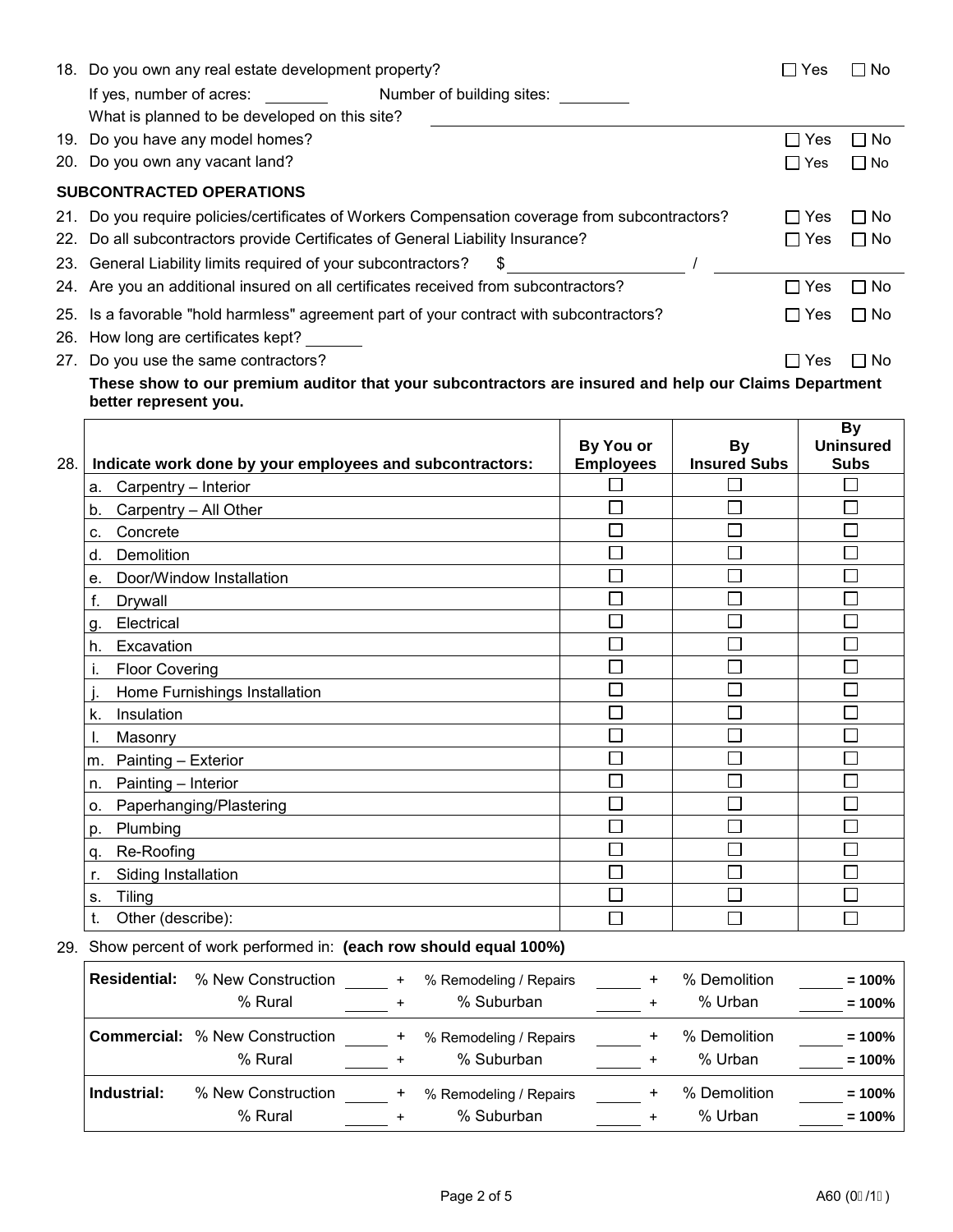30. Do you plan on working or are you working on any condominiums, town houses, or tract homes?  $\Box$  Yes  $\Box$  No If yes, specify number of units, location(s) and job description(s):

|  | Is this work for: $\Box$ Individual unit owners $\circ$ |  | $\Box$ Contract with the association? |
|--|---------------------------------------------------------|--|---------------------------------------|
|--|---------------------------------------------------------|--|---------------------------------------|

- 31. Number of residential homes anticipated to be constructed over the next year: Indicate the number of homes built over the past three (3) years: Indicate the number of homes remodeled in the past three (3) years: Maximum number of homes built in any one (1) year (last 10 years):
- 32. Describe the five (5) largest jobs in the last five (5) years **(Attach a separate sheet if needed):**

|     |               | <b>Project/Location</b>                                                                                                                                                                    | <b>Nature of Work</b> | Job Cost/<br><b>Sales</b> | <b>Dates - Start/End</b> |            |
|-----|---------------|--------------------------------------------------------------------------------------------------------------------------------------------------------------------------------------------|-----------------------|---------------------------|--------------------------|------------|
|     | $\mathbf 1$ . |                                                                                                                                                                                            |                       | \$                        |                          |            |
|     | 2.            |                                                                                                                                                                                            |                       |                           |                          |            |
|     | 3.            |                                                                                                                                                                                            |                       |                           |                          |            |
|     | 4.            |                                                                                                                                                                                            |                       |                           |                          |            |
|     | 5.            |                                                                                                                                                                                            |                       |                           |                          |            |
|     |               | 33. Have you worked in any of the following states AK, AZ, CA, CO, HI, MN, NV, NM, OR, SC, WA?                                                                                             |                       |                           | $\Box$ Yes               | ∩ No       |
|     |               | If yes, indicate which one(s) and provide specific information on each job:                                                                                                                |                       |                           |                          |            |
|     |               | 34. Do you plan on working in any of the following states AK, AZ, CA, CO, HI, MN, NV, NM, OR, SC, WA? □ Yes<br>If yes, indicate which one(s) and provide specific information on each job: |                       |                           |                          | $\Box$ No  |
|     |               | 35. Are you currently working or would you consider working in the state of New York?<br>If yes, please provide details on the job or jobs:                                                |                       |                           | $\Box$ Yes               | □ No       |
|     |               | 36. Do you always have a written contract agreement with the customer?                                                                                                                     |                       |                           | $\Box$ Yes               | $\Box$ No  |
|     |               | 37. If excavating, do you use "Dig Safe" or do you contact utilities prior to digging?                                                                                                     |                       |                           | $\Box$ Yes<br>$\Box$ No  | $\Box$ N/A |
|     |               | 38. Do you bid on roofing projects?                                                                                                                                                        |                       |                           | $\Box$ Yes               | $\Box$ No  |
|     |               | 39. Do you or your subcontractors frame residential dwellings?                                                                                                                             |                       |                           | $\Box$ Yes               | $\Box$ No  |
|     |               | If yes, how many over the past two (2) years? How many anticipated for the coming 12 months?                                                                                               |                       |                           |                          |            |
| 40. |               | Do you do any foundation work?                                                                                                                                                             |                       |                           | $\Box$ Yes               | $\Box$ No  |
|     |               | If yes, how many over the past two (2) years? How many anticipated for the coming 12 months?                                                                                               |                       |                           |                          |            |
| 41. |               | Have you ever built or do you intend on building on hillsides, slopes, former landfills/dumps or in<br>subsidence areas?                                                                   |                       |                           | $\Box$ Yes               | $\Box$ No  |
|     |               | If yes, explain:                                                                                                                                                                           |                       |                           |                          |            |

42. Do you perform any:

| Alarm monitoring or security system installation, service, maintenance or repair work?           | $\Box$ Yes $\Box$ No |           |
|--------------------------------------------------------------------------------------------------|----------------------|-----------|
| Work in correctional or medical/surgical facilities, including nursing homes and assisted living | $\Box$ Yes           | $\Box$ No |
| facilities?                                                                                      |                      |           |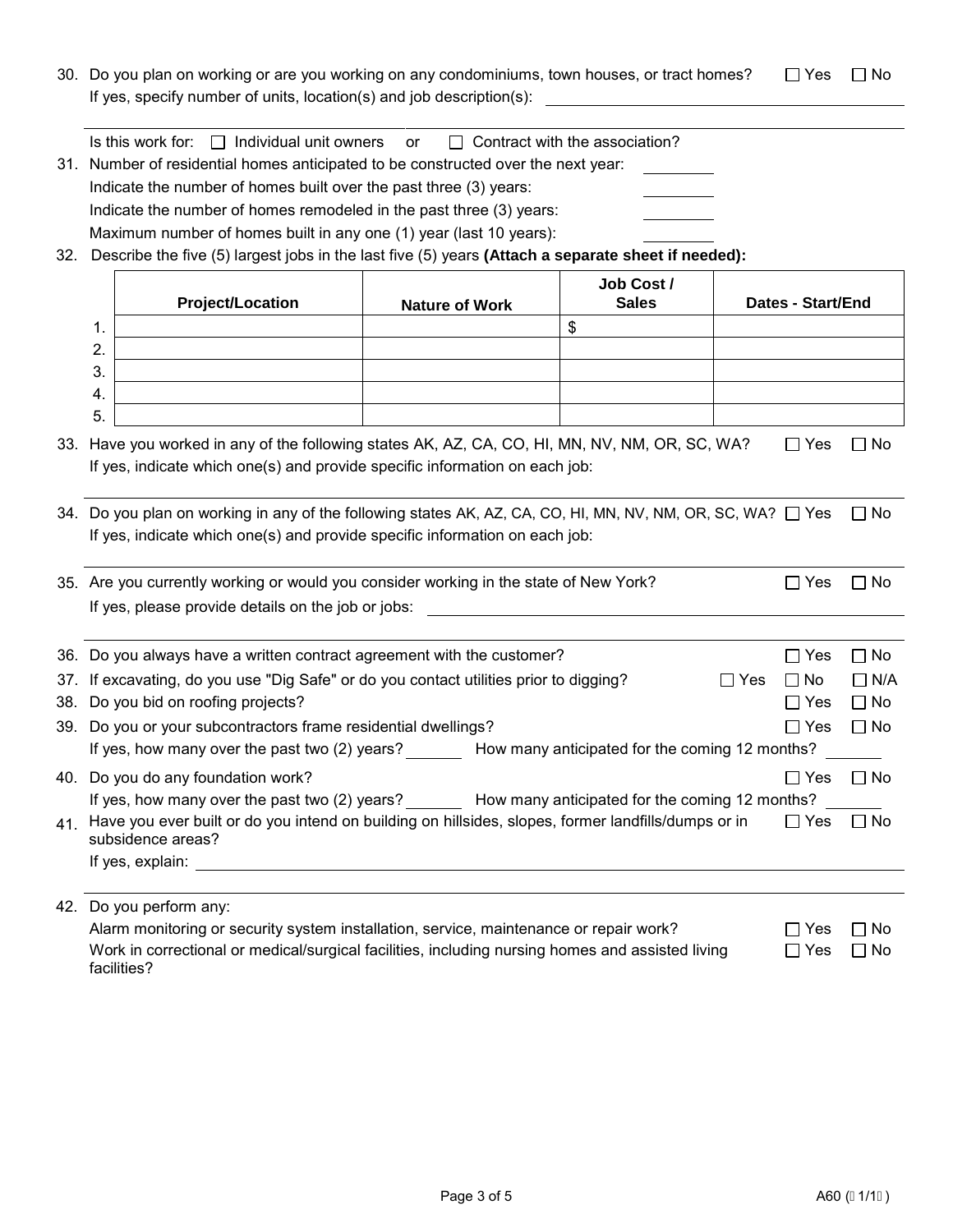43. Have you or your subcontractors ever done any of the following?

|                                       | <b>Yes</b>     | No |                                                                 | Yes | <b>No</b> |
|---------------------------------------|----------------|----|-----------------------------------------------------------------|-----|-----------|
| Airports                              |                |    | Mold remediation                                                |     |           |
| Architecture/Design                   |                |    | New residential construction for condos, town or tract<br>homes |     |           |
| Asbestos removal                      |                |    | Oil or gas fields                                               |     |           |
| <b>Blasting</b>                       | m.             |    | Radon mitigation                                                |     |           |
| Caisson or pile driving               |                |    | Removal/Installation of underground tanks                       |     |           |
| Chinese drywall remediation           | <b>College</b> |    | Re-roofing                                                      |     |           |
| Cofferdam                             | m.             |    | Sewer mains                                                     |     |           |
| Dams/Reservoirs                       | ×.             |    | Sprinklers/Fire prevention                                      |     |           |
| Fire/Water restoration                |                |    | Synthetic stucco (EFIS)                                         |     |           |
| Fireproofing                          |                |    | Underpinning                                                    |     |           |
| Hospitals/Operating rooms             |                |    | Use of cranes/hoists                                            |     |           |
| Lead abatement                        |                |    | Work over three (3) stories                                     |     |           |
|                                       |                |    | Work performed below grade level                                |     |           |
| If yes to any of the above, describe: |                |    |                                                                 |     |           |

44. Describe the typical project your company is involved in:

## **MANAGEMENT / LOSS CONTROL**

- 45. Have you ever had a Construction Defect loss/claim, been involved in a class action Construction  $\;\;\Box\;Y$ es  $\;\;\Box\;$ No Defect suit or are you aware of any pending litigation?
- 46. Describe a job in progress which we may inspect including, project / location, nature of work, receipts, and start / end dates:

|     | 47. List contact for premium audit/inspection:                                                                | Phone:                |              |
|-----|---------------------------------------------------------------------------------------------------------------|-----------------------|--------------|
|     | 48. Are American Institute of Architects Standard Contracts used?                                             | Yes<br>$\blacksquare$ | ∩ No         |
|     | If no, explain:                                                                                               |                       |              |
|     | 49. Do you test all land, even if partially developed, before purchasing for development?                     | ⊟ Yes                 | $\Box$ No    |
|     | If no, do you only rely on the soils tests supplied by the seller?                                            | $\sqcap$ Yes          | $\Box$ No    |
|     | 50. Do you have a soil engineer on staff?                                                                     | $\Box$ Yes            | $\Box$ No    |
|     | If no, is an independent soil engineer contracted?                                                            | $\sqcap$ Yes          | $\Box$ No    |
|     | Does the soil engineer hold you harmless and name you as an additional insured?                               | $\Box$ Yes            | $\square$ No |
|     | 51. Are homeowner's warranty policies provided to homebuyers?                                                 | $\sqcap$ Yes          | $\Box$ No    |
| 52. | Would you like a quote for the following general liability coverage extensions? (Not available in all states) |                       |              |
|     | Additional Insureds                                                                                           | $\sqcap$ Yes          | $\Box$ No    |
|     | Additional Insureds – Owners, Lessees, or Contractors – Automatic Status                                      | $\sqcap$ Yes          | $\Box$ No    |
|     | <b>Primary Coverage for Additional Insureds</b>                                                               | Yes                   | $\Box$ No    |